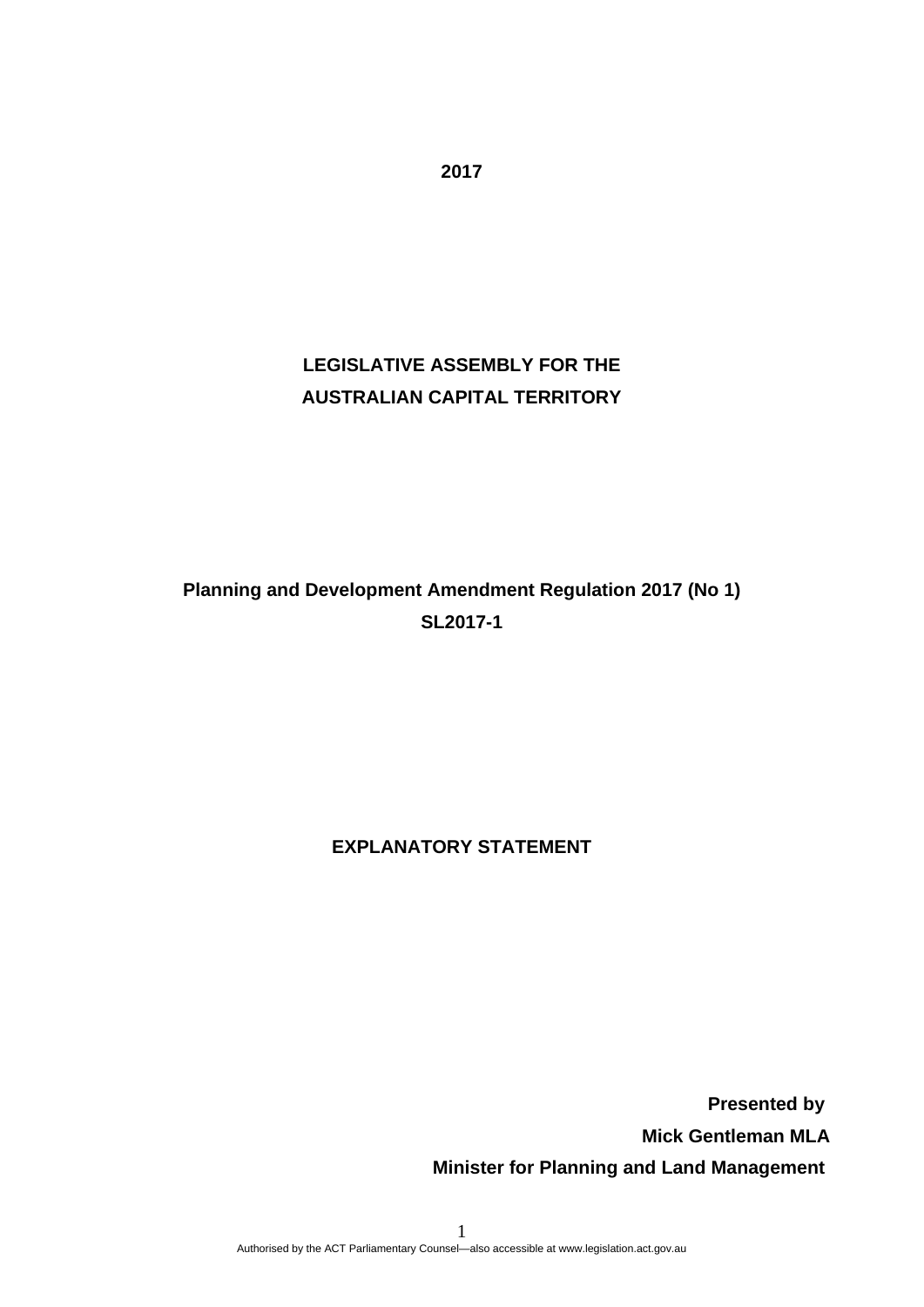## **EXPLANATORY STATEMENT**

This explanatory statement relates to the Planning and Development Amendment Regulation 2017 as presented to the ACT Legislative Assembly. It has been prepared in order to assist the reader of the amending regulation and to help inform debate on it. It does not form part of the amending regulation and has not been endorsed by the Assembly.

The statement is to be read in conjunction with the amending regulation. It is not, and is not meant to be, a comprehensive description of the amending regulation. What is said about a provision is not to be taken as an authoritative guide to the meaning of a provision: this is a task for the courts.

## **Background**

The Asbestos Response Taskforce (ART) is the business unit within the Environment, Planning and Sustainable Development Directorate responsible for the Territory's response to the asbestos contamination of residential houses in the Territory by loose-fill asbestos insulation. The response has involved:

- acquisition of blocks containing contaminated houses by voluntary surrender of the Crown lease in exchange for market value;
- the controlled demolition and remediation of the land to remove the asbestos contamination; and
- the sale of remediated blocks by way of sale of the grant of a new Crown lease.

These blocks are called 'surrendered residential blocks' (SRBs) and are defined in the Territory Plan as:

*...a block that has been surrendered under the Loose Fill Asbestos Insulation Eradication Scheme Buyback Program and included as a surrendered block on the Affected Residential Property register. It does not mean a surrendered residential block that is part of a registered heritage place or a provisionally registered heritage place under the Heritage Act 2004.* 

The Territory Plan has been varied in relation to SRBs as follows:

- the minimum block size to unit title in the RZ1 Zone for an SRB is 700m where other blocks must be 800m;
- maximum plot ratios are adjusted to accommodate the above;
- as additional criterion requires dual occupancy units on SRB: 'the design of buildings encourages high quality architectural standards that contribute to a visually harmonious streetscape character with variety and interest, whilst not detrimental to, or overtly detracting from the existing streetscape character'; and
- SRB are limited to dual occupancy development for the purpose of subdivision under the Unit Titles Act 2001.

The *Planning and Development Act 2007* (the PD Act) prescribes the manner in which the Territory may sell first grant Crown leases of Territory land.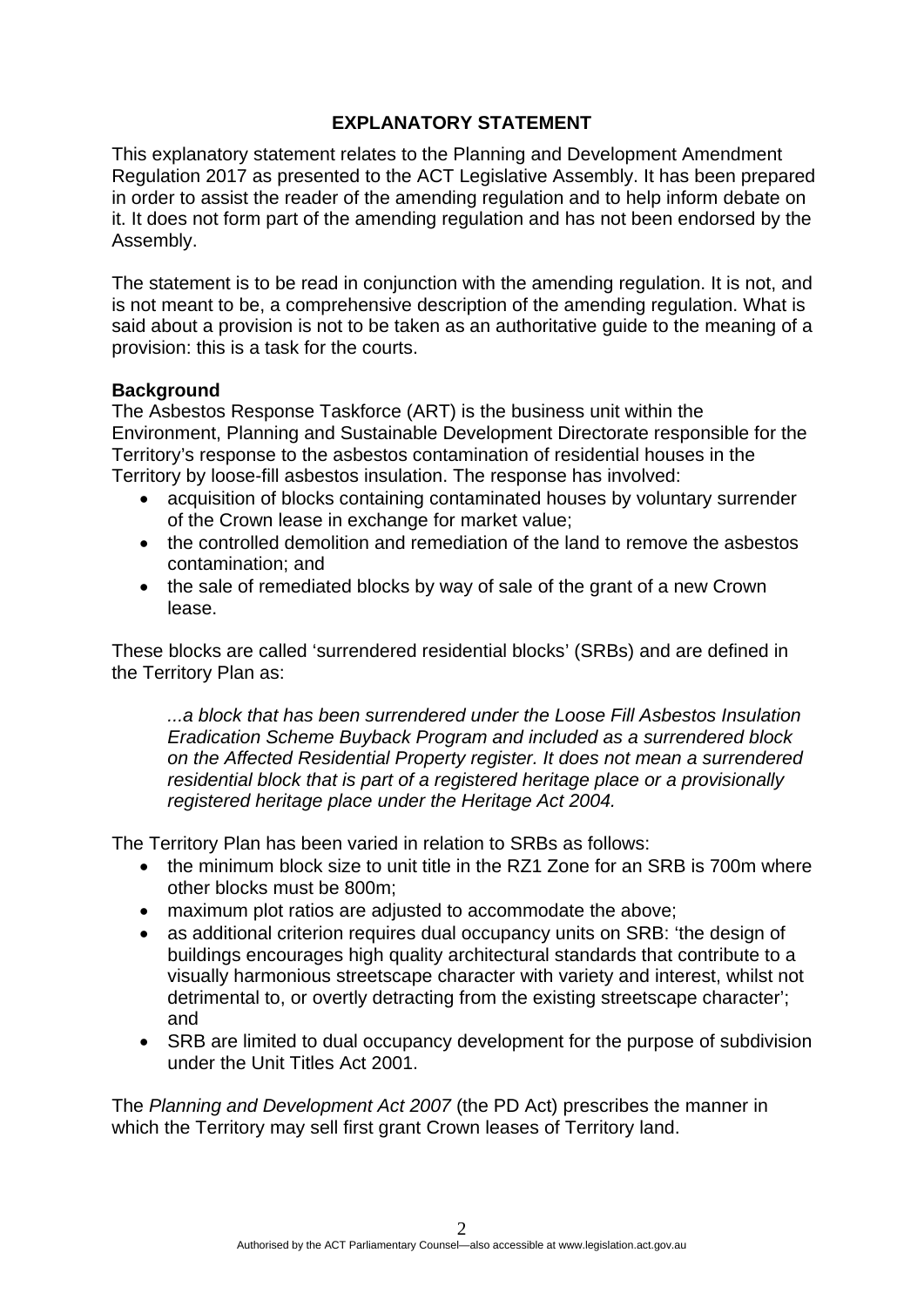Only the ACT Planning and Land Authority (the Authority) (or the Land Development Agency, acting under a delegation from the Authority) can grant leases of Territory land.

All Crown leases (except for concessional leases, which SRBs are not) must be issued in consideration of payment of not less than the market value for that Crown lease.

Under section 238 of the PD Act, the Authority may only grant Crown leases by auction, tender, ballot or direct sale.

The Authority may only grant Crown leases by direct sale in limited circumstances set out in section 240 of the PD Act and its related regulations. ART may request LDA and/or the Authority grant Crown lease by direct sale in the same circumstances.

#### **Overview**

To date ART has been using auctions to sell SRBs where a remediated block does not have a first right of refusal by the former owner. However, this is not always the most effective sales release method. There is an increasing risk that where market demand may be low SRBs will fail to sell through the auction process. This regulation amendment will provide greater flexibility in relation to sales options and help manage this risk.

The amending regulation helps to avoid unnecessary administrative burden by removing steps that do not otherwise achieve any better outcome. It also provides flexibility to respond to market conditions and helps to maintain the integrity of the loose fill asbestos eradication scheme sales program.

The amending regulation provides that a SRB crown lease may be granted by direct sale without the requirement to have Executive or Minister's approval, by prescribing them under the regulation for the purposes of section 240 of the Act.

#### **Regulatory impact statement**

The *Legislation Act 2001* section 36(1) states in part:

- (1) A regulatory impact statement need not be prepared for a proposed subordinate law or disallowable instrument (the *proposed law*) if the proposed law only provides for, or to the extent it only provides for:
	- (b) a matter that does not operate to the disadvantage of anyone (other than the Territory or a territory authority or instrumentality) by—
		- (i) adversely affecting the person's rights; or
		- (ii) imposing liabilities on the person;

In this case, a regulatory impact statement is not required. This is because the regulation does not adversely affect any rights and does not impose liabilities. The regulation instead provides the advantage of reducing the need to go through an administrative process where the outcome would be the same as it would be without